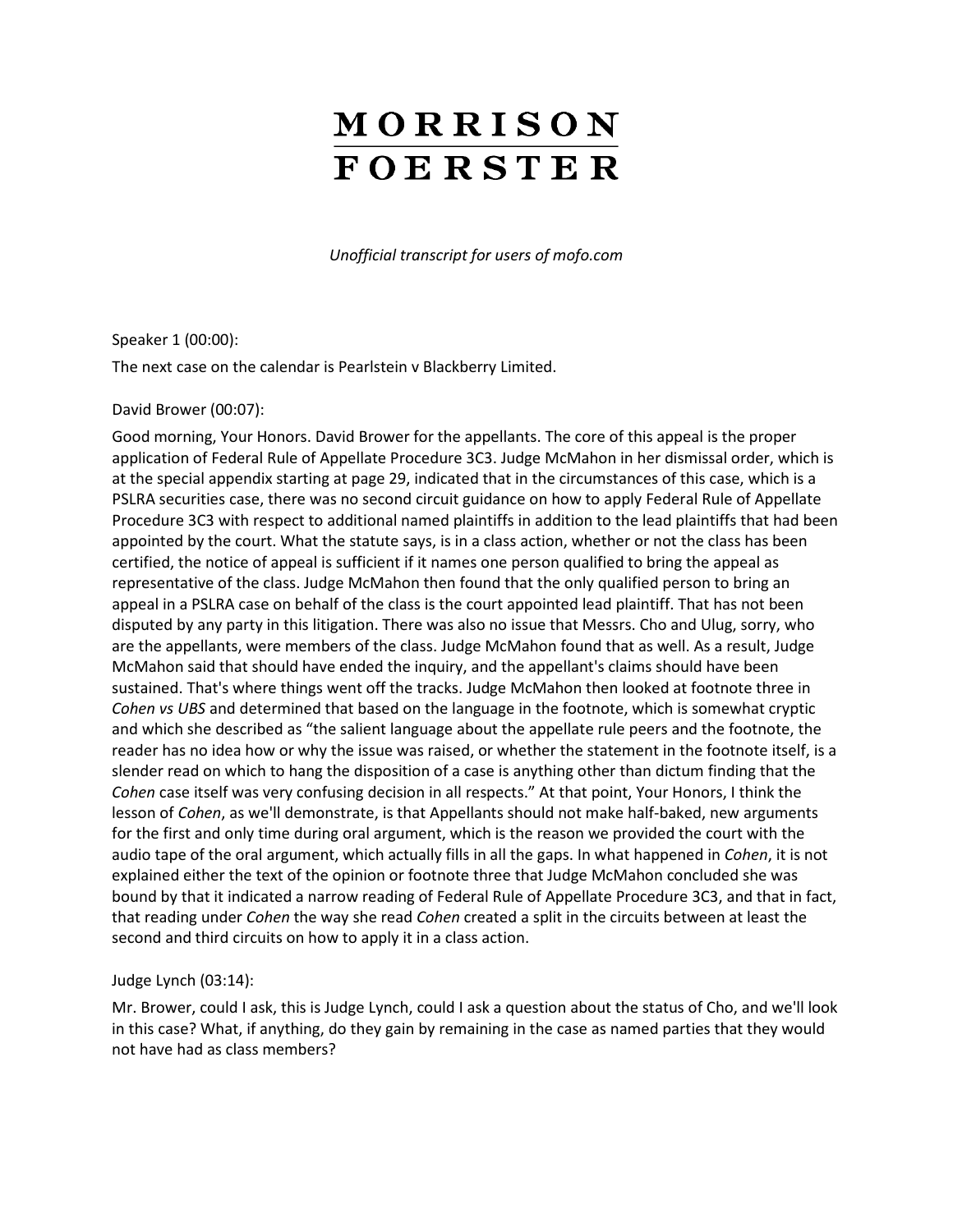#### David Brower (03:35):

Well, two, two answers to that question, Your Honor. First of all, it is, it is very common practice, and in fact was endorsed by this circuit in the [**inaudible**] case, to add additional plaintiffs to a complaint in case something goes wrong with their names, lead plaintiffs, and the class is jeopardized by not getting class certification. So, it's often the case that additional plaintiffs are added to a class action consolidated complaint by the lead plaintiff.

## Judge Lynch (04:04):

I understand that. I'm trying to ask what they get. In other words, let me make it more concrete. Suppose the lead plaintiffs had decided not to appeal this dismissal on behalf of the class. So, I suppose they read the district court's dismissal opinion and said, that's fine with us. It's not worth our time to pursue this. Could Cho and Ulug have appealed in their own right as individual plaintiffs?

## David Brower (04:31):

I, I—they could have done that, but more importantly, I believe as the statute is written, since the class has not yet been certified, they could appeal on behalf of the entire class, because at that point, the lead plaintiffs would have abandoned the class, and the class is entitled to protection, even if the lead plaintiffs choose not to protect the class.

## Judge Lynch (04:53):

So well, suppose they didn't though. Excuse me, suppose they just decided to go ahead on their own. They have pretty substantial damages as I understand it. I suppose they could have done that. Couldn't they?

David Brower (05:03): If the case was dismissed?

Judge Lynch (05:07): Yeah.

David Brower (05:07):

No, no, because there are named plaintiffs. Have they not ever become named plaintiffs?

## Judge Lynch (05:13):

No, exactly. I'm asking first as named plaintiffs, didn't they have certain rights? For example, if Cox and Dinzik did appeal just as they did and Cho and Ulug said, "We don't think the brief that they wrote is very good. We have some additional arguments we'd like to make." Would they not have been entitled to file their own notice of appeal and their own brief in the case?

## David Brower (05:41):

The answer is they could probably have filed an Amicus brief. They would not have been able to represent the class.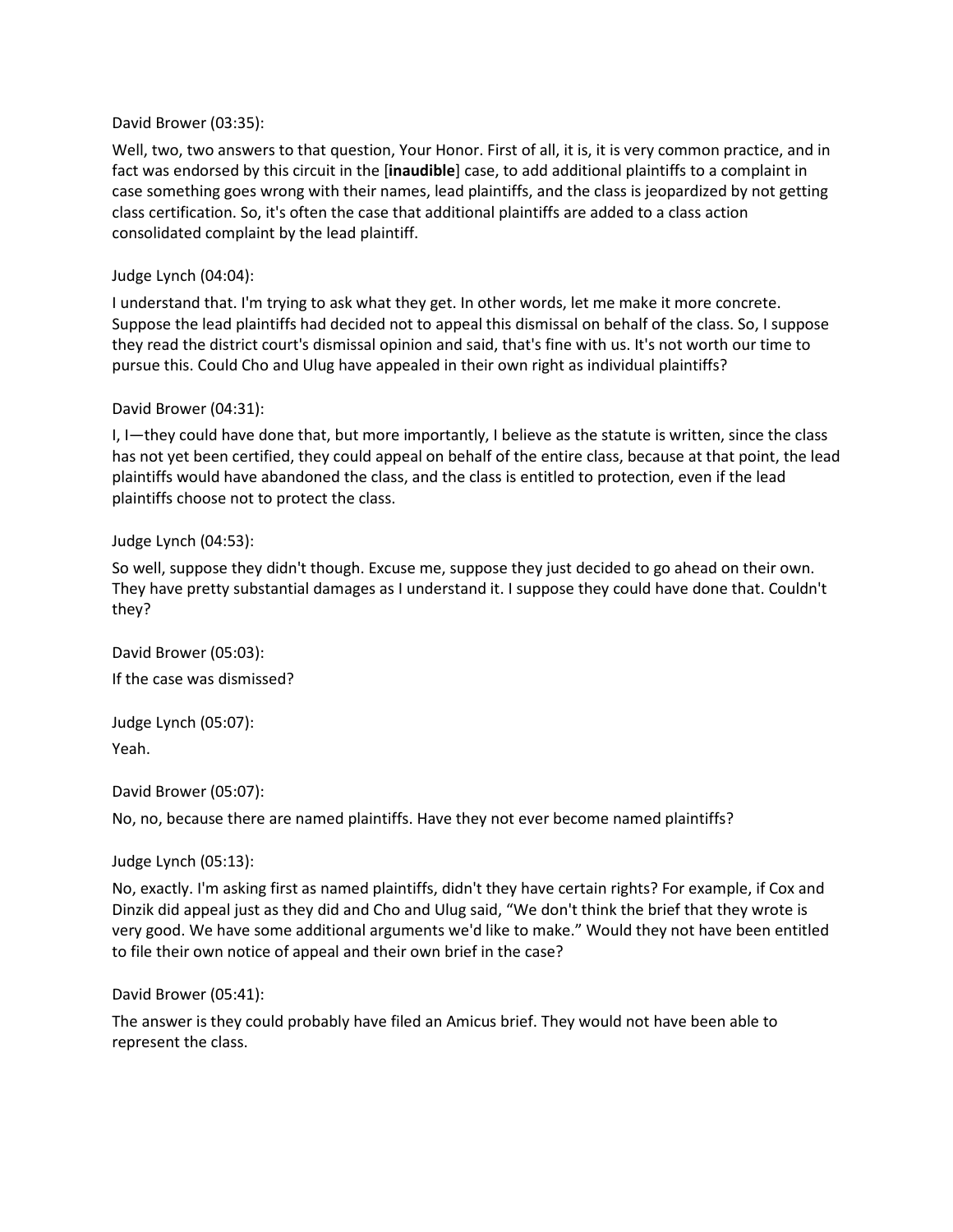#### Judge Lynch (05:47):

I'm not asking about representing the class. They are individual plaintiffs. Right? There are lots of other members of the class you know. Joan, Mr. Jones is also someone who owns stock. I don't remember what the case is, the underlying case about the moment, someone else was a member of the class could not have jumped into the case without intervening.

David Brower (06:09):

Correct.

#### Judge Lynch (06:10):

And making a motion to intervene, but Cho and Ulug could pursue their own course if they chose to.

David Brower (06:17):

Yes.

#### Judge Lynch (06:18):

So then what I'm, what I'm puzzled about is they're not like just members of the class who ride on the coattails of Cox and Dinzik in this case. Aren't they entitled to go their own way?

#### David Brower (06:35):

Well, no, no, your honor, because they're consolidated and under the lead plaintiff provisions, they're supposed to be guided by the lead plaintiffs. Now, there's a 10th circuit case. I forget the name of it, David's store, I believe is David's stores—it's a supermarket case from the nineties—where the court said that if a lead—if a named plaintiff was part of a class action where they're not the lead plaintiff has an interest that suddenly diverges from the lead plaintiffs, they're entitled to raise that issue with the court. So presumably that would be the rule everywhere. That's a 10th circuit case. That would presumably be the rule everywhere, but here that didn't happen. What's most important is it didn't happen. These, these two plaintiffs had identical claims, were added to the complaint by the lead plaintiffs as a security measure, and I might add under *CalPERS versus ANZ*, the court, the Supreme court recently said, that's what you have to do in order to preserve your rights, for classes not certified later on, or you wish to opt out later on when the time comes to opt-out because otherwise you could pass the statute of repose. Here, we've way passed the statute of repose. So no member of the class can start their own case anymore, and if class is denied, for instance, the case is over as to the entire class, unless you actually entered an appearance as a named plaintiff. So, there were two reasons to do the two named plaintiffs had to do it. As to the *Cohen* case, I know I'm running out of time, as to the *Cohen* case, we've laid out what happened to *Cohen*. *Cohen* tries to represent a class of people with a claim he didn't have. He admitted he didn't have the PAGA claim—the California state court claim. As a result, he could not have been a qualified representative of a class for the PAGA claim and that's the meaning of the footnote. The only way you can ferret that out though, is listening to Judge Carney's questioning of Cohen's lawyer, where it became clear Cohen's lawyer didn't even know if Mr. Shoemaker, the plaintiff below who didn't appeal, who did have the PAGA claim, was even a member of Mr. Cohen's class. He had no idea. So the problem there was, you didn't have a plaintiff with standing to assert the claim and therefore be qualified to assert the claim in the notice of appeal. Here there's no question. The lead plaintiffs and Mr. Ulug and Cho have exactly the same claims. They didn't do anything differently. They've taken no different positions, and in fact, Cho and Ulug have always been advocates for the class and in fact, moved to be certified as class representatives.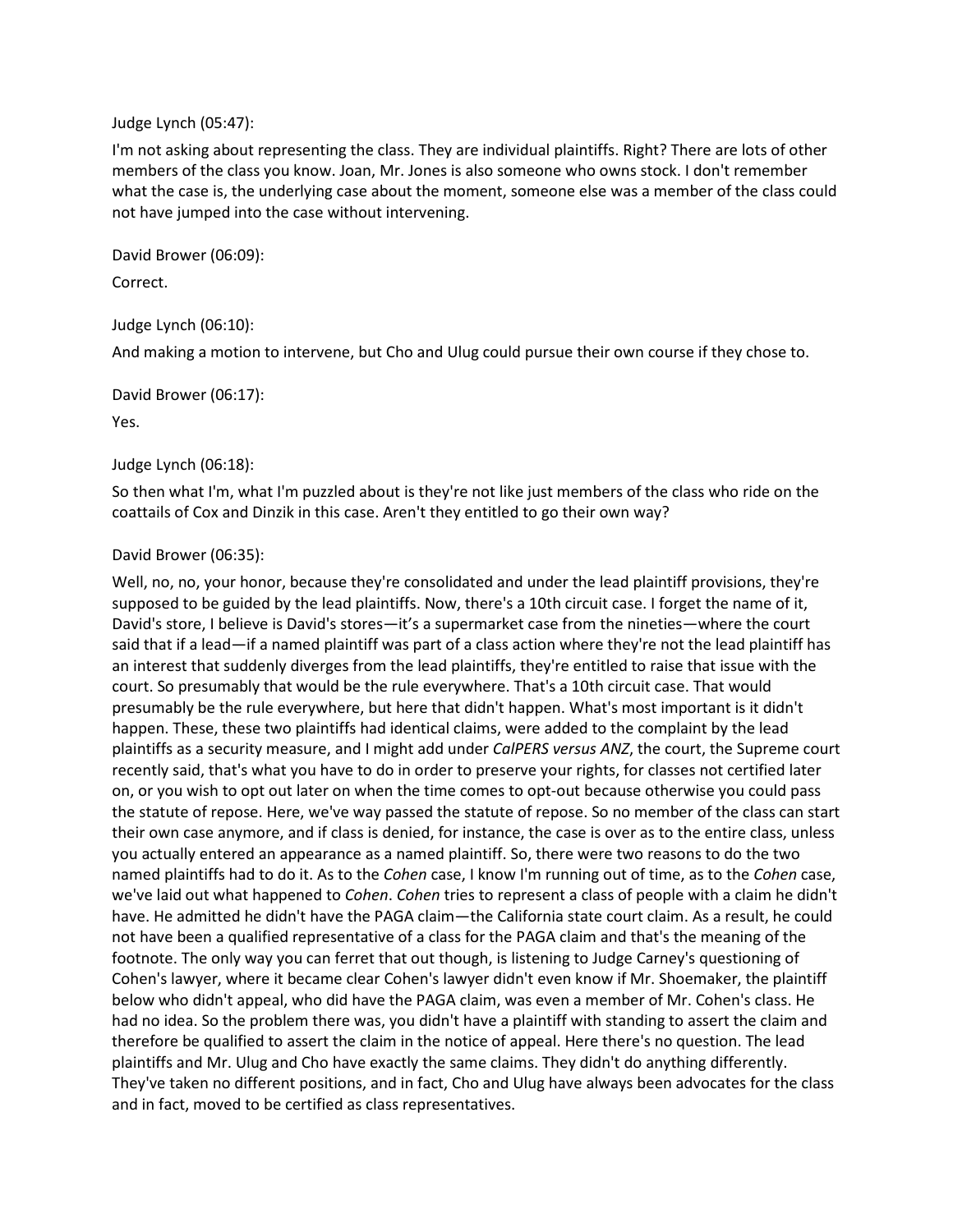#### Speaker 2 (09:18):

I mean the Cohen court, just to make sure I understand, I think I do understand it, but just to make sure, the Cohen court necessarily found that Cohen was qualified to bring the appeal as a representative of the class, right? That's that they, they undertook the appeal. You're saying that there's, there has to be a claim by claim assessment to qualification under this rule, and that's how we should construe the sentence.

## David Brower (09:43):

But what happened in *Cohen*, what happened in *Cohen* is very clear. There were two sets of claims. There was a federal physical claim, and there was this California PAGA claim. Mr. Cohen had problems with the physical claim, because there was a mandatory arbitration clause that he was trying to fight. He had standing to litigate that case, except there was a mandatory arbitration claim so he couldn't pursue the claim in court. So it was dismissed, and he appealed that. He also appealed the PAGA claim, which did not have the mandatory arbitration claim, and at oral argument, he said, well, he's represented. He doesn't have that claim himself, but Mr. Shoemaker who was a plaintiff below who didn't appeal, he has that claim. So by bringing this as a class notice of appeal, I, he has appeal. And the court said, "No, no, no. Someone who's qualified to represent the class for that claim has to appeal." While Mr. Cohen used the magic language of on behalf of all of those similarly situated correctly, he didn't have the claim, and that's why the court then said, "We don't even have jurisdiction to consider the merits of Mr. Cohen's arguments about the PAGA claim because Mr. Cohen doesn't have the PAGA claims." That's what happened, and the court basically said in *Cohen*, you have to look to see if the person seeking to represent the class is qualified to do so. Mr. Cohen was not because he didn't have the only live claim that could have been appealed.

## Judge Lynch (11:14):

And Mr. Brower, may I ask one more question? Do you see any distinction between the status of Cho and Ulug as individual named plaintiffs and their status as members of the class in the following way? Is it possible that—you gave some indication of why they want to be named plaintiffs in this case—so that for example, they would preserve their opt-out rights and preserve their right to file an individual complaint if the class is not certified. Is it possible that they lose that by not appealing in their own names, but could still be participants in the class action because the rule that you cite, after all, says that the Cox and Dinzik, and it can bring this appeal as qualified lead plaintiffs on behalf of the entire class and Cho and Ulug are, whatever else they are, also members of the putative class. So that if the class goes forward and either wins a trial, if any of these things ever go to trial, or there's a settlement in which class members can put in their claims, perhaps the appeal worked on behalf of Cho and Ulug as class members, but not necessarily in so far as they have individual separate rights?

## David Brower (12:40):

Okay. I think the answer, Judge Lynch, goes back to something a little more basic. You—in order to be a class member, you needed to have a claim that's common to the other members of the class. And either they have the claim or they don't. The defendants and the court took the position their claims were extinguished because they didn't individually, they weren't individually named in the notice of appeal. So they don't, as of now, they don't have the claim. That's what this appeal is about.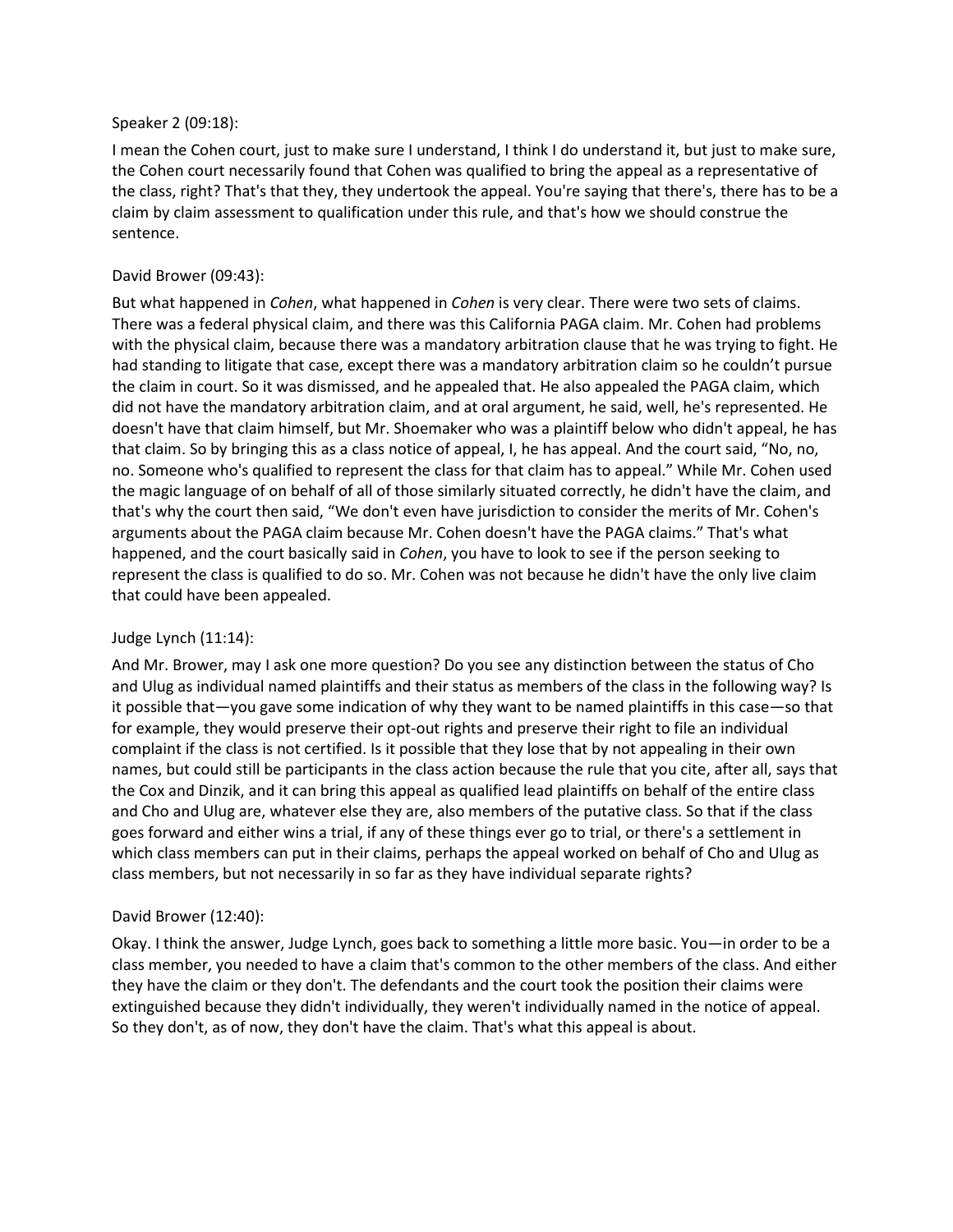#### Judge Lynch (13:10):

I understand that. I understand that. But I'm, I'm asking you about something else that may be relevant here as we try to parse out these, these different rules and precedents. There's, there's a point to their being named in the complaint, and they get certain rights that the other class members don't have, and what I'm asking you is do they need to file their own appeal in order to preserve those rights? Assume, we agree with you that they can't be precluded from filing a claim if the class succeeds based on the efforts of the leader plaintiffs.

#### David Brower (13:44):

They, they, they are in no different position than any other member of the class. The statute, rule 23, would allow any member of the class to intervene and seek to be a class representative if they, if they wish to. I think it'd be difficult, but they, they go back to their status, first and foremost, as class members who are under the control of the lead plaintiffs, who the courts appointed to run the case. As to this idea about opting out, I, I want to say one moment to that; the, the defendants have argued and the court seemed to agree, and I'm not sure where the law came from on this, that by virtue of being a named plaintiff, you have somehow effectively opt out of the class. We submit, and we cited a ton of cases on pages 31, 35 of our opening brief that there were a ton of cases that make it very clear, as a matter of law, you cannot opt out of a class, whether you're a named plaintiff, or do you have your own lawsuit and other venue, whether you have a lawsuit in the same venue, you cannot opt out of a class until under Rule 23-C-2-B-5 and 6. The court orders an opt-out the no—that the class first gets certified, the court orders a notice informing people how and when, and to properly opt out, and then it becomes a formal opt-out. This has been held in, in unbroken line of cases in the Southern district of New York, going back to the Grinnell case. It's the underlying reasoning of *CalPERS vs. ANZ* where, where the plaintiffs, you know, wanted to opt out, but couldn't because the class has yet to be certified and couldn't go with their own way. That's not the law. The law is, you're a member of the class until the court certifies class, and then allows you and tells you how, and if it was any other way around it, it would just undermined the PSLRA completely turn it on, on the control portions of it on its head, and it would ruin the orderly management of class actions by the courts, because anybody could just start filing cases all over the country and just take the position, "I'm not a member of the class. So, I'm going to pursue satellite litigation everywhere simultaneously."

#### Speaker 2 (16:05):

Now Mr. Brower, did you want to reserve your rebuttal time or use it now?

David Brower (16:08): Thank you, your honor.

Speaker 2 (16:10):

Thank you. We'll hear from Mr. Palmore.

#### Joseph Palmore (16:14):

Thank you, Your Honor. Joseph Palmore here on behalf of Appellees. The district court correctly held that the prior judgment dismissing Cho and Ulug's individual claims barred Cho and Ulug from continuing to litigate them. Cho and Ulug appeared nowhere on the previous notice of appeal and under this court's decision in *Cohen*, that is dispositive. They did not appeal the judgment against them. It is therefore final and has res judicata effect as to them. As *Cohen* also expressly holds, the fact that this is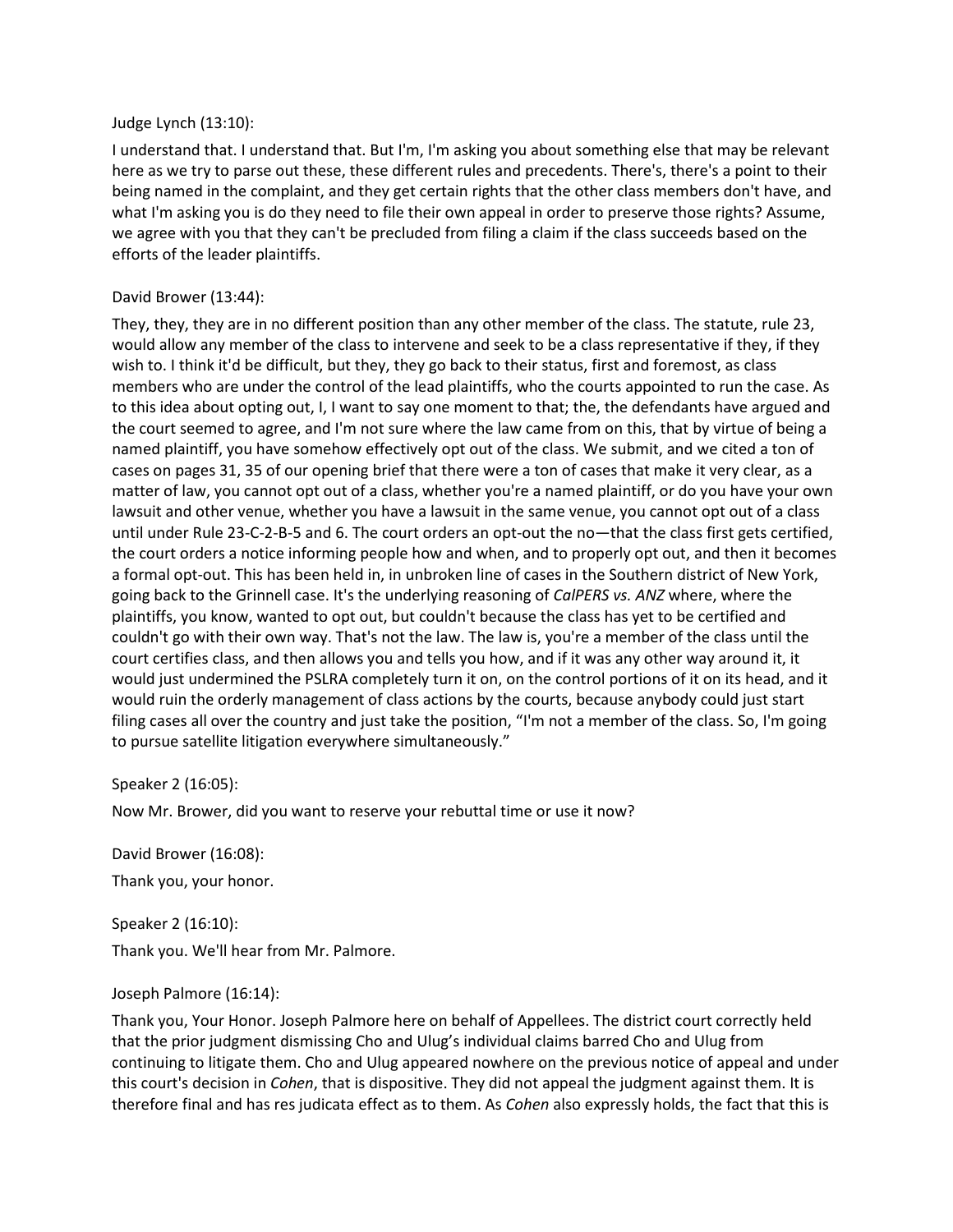a putative class action did not relieve Cho and Ulug of the obligation to appeal dismissal of their individual claims. I explains that Rule 3C3 means that Cox and Dinzik's appeal covered unnamed putative class members, but not other named plaintiffs with a judgment against them individually. The new claim against Mr. Zipperstein is also barred by res judicata and law of the case.

# Joseph Palmore (17:12):

I think it's important to recognize that Cho and Ulug had a choice at the outset of this case. They wanted to be lead plaintiffs. They were unsuccessful in that. They could have, at that point, receded back into the putative unnamed class and a number of other people who wanted to be lead plaintiff did exactly that, but instead they chose a different route. They chose, as was their right, to file their own individual claims and to represent themselves, and they did that, as Mr. Brower explained, because it benefited them. They were able to avoid a potential statute of repose problem by pursuing those individual claims. Having made that choice and accepting the benefits of that choice along with it came certain obligations. After judgment was entered against them as individuals, as it was, one of those obligations was to appeal that judgment if they wanted to prevent it from having res judicata effect. They didn't do that.

# Joseph Palmore (18:10):

And as *Cohen* explains, that is fatal to their ability to that, to continue with those claims because they were not parties to the previous judgment, the previous judgment of this court. And *Cohen* is not, there's no mystery about Cohen's holding. It explains why it held what it did. It's not just a footnote. It's also section three of the opinion, and it said that *Cohen*, there were basically *Cohen* was litigating on that appeal as an individual and as a representative of the unnamed class members, and he did, he himself didn't have this California PAGA claim, and the court said that Shoemaker, the only party who did have that claim was quote, "has not joined this appeal." Accordingly, we lack jurisdiction to consider any appellate argument he may have. Shoemaker had chosen, like Cho and Ulug to litigate his claim as an individual, and he did not become an appellant in this court because he didn't join the notice of appeal that was filed only by Cohen.

## Joseph Palmore (19:18):

This was a holding because it was necessary for the, to the court's decision, not to decide upon their question, and it was briefed too. It didn't just pop up for the first time at oral argument. It was in this very issue was teed up in the party's briefs in *Cohen*. I think Judge Lynch's questions highlight, I think, the fundamental distinction between what it means to be an individual plaintiff litigating an individual claim and being an unnamed class member. Imagine there'd been no appeal after the, after the district court dismissal in this case, the first district court dismissal. After that, unnamed putative class members could have gone into court the next day and sued. They wouldn't have been bound by that judgment. But Cox, Dinzik, Cho and Ulug would have, because there would have been a judgment with preclusive effect barring their individual claims.

## Joseph Palmore (20:13):

Relatedly, if, as Judge Lynch pointed out, Cho and Ulug had chosen to appeal and, and Cox and Dinzik had chosen not to, then Cho and Ulug's individual claims could have survived if they were successful on appeal, but Cox and Dinzik's would not have. And the converse, which is this case, is also true; Cox and Dinzik decided to appeal the dismissal of their individual claims, but Cho and Ulug didn't. And as this court's decision in *Cohen* explains that reflects the fundamental distinction between named plaintiffs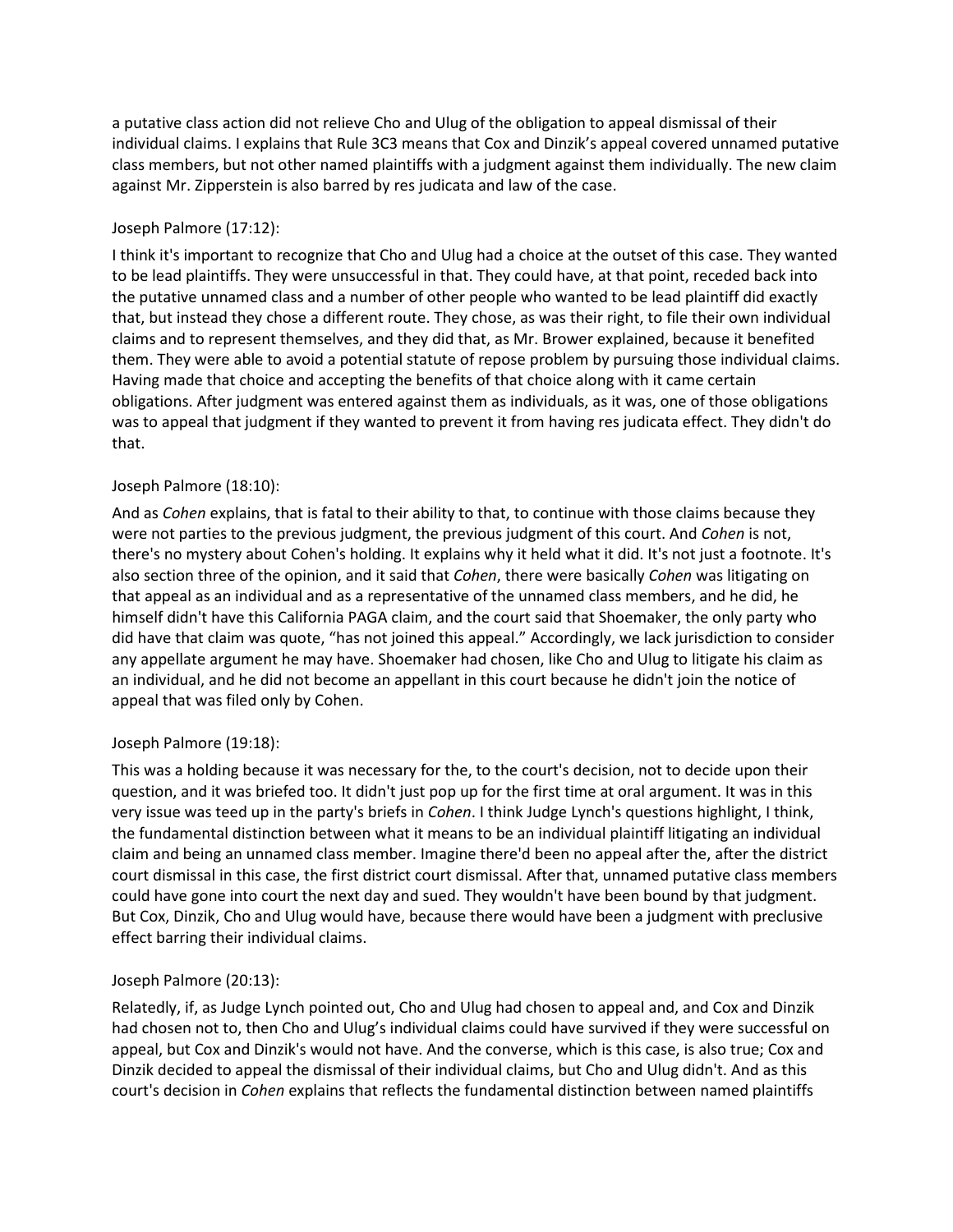who choose to litigate their individual claims, and then end up with a judgment against those individual claims and unnamed putative class members.

#### Speaker 2 (20:59):

Now, the district court thought that we—that following our decision in *Cohen*, we are in conflict with the third circuit in *Massey*. Do you agree with that?

## Joseph Palmore (21:12):

I don't. I think *Massey* is actually entirely consistent with our approach here because *Massey* looked at this question in two different steps. The first question was, were the other named plaintiffs other than Massey before the court. And for that this court, that third circuit, I'm sorry, look to Rule 3C1A and in particular, it looked to the use of, et all, and said that was enough to bring in the other named plaintiffs. I'll just note parenthetically, there's no et all here. Then separately, the court in Massey looked to 3C3 to see whether that appeal was sufficient to bring in the other unnamed putative class members, and that's, that's the same analysis here. The same analysis that this court applied in, in *Cohen*. The big issue here is individual named plaintiffs. So it is a 3C1A question, and this court reads that in connection with 3C4, and it requires there has to be affirmative evidence. It has to be clear that the party in question intended to appeal. And here, when you look at the notice of appeal, it's not just that Cho and Ulug weren't mentioned, there's affirmative evidence that they didn't intend to appeal, although that's not actually necessary. And this is a JA1-19 to 1-20, the notice of appeal, not only are Cho and Ulug not mentioned, but Mr. Brower appeared in his signature block as additional counsel for lead plaintiffs and the class. That is important and significant because in the context of this case, he had typically appeared in the district court as counsel for additional plaintiffs Cho and Ulug. So it was a conspicuous change, which is actually affirmative evidence of Cho and Ulug's not having joined the appeal. And I'd also like to point out that there's no trap for the unwary here. It's a basic rule of appellate jurisdiction and appellate practice that I would use with a judgment against them, have to note an appeal.

## Judge Lynch (23:34):

Yeah, excuse me, Mr. Palmore, Cho and Ulug seemed to have been very unwary in their depositions. It seems that they didn't even know that the complaint had been dismissed, let alone that they had a choice to make about whether to appeal or not to appeal was, am I wrong about that?

## Joseph Palmore (23:50):

You're absolutely right about that. They had no idea that, that their, their claims had been dismissed. They had no idea there was an appeal. They didn't know about it until years later, before a deposition and that's consistent.

## Judge Lynch (24:01):

And their complaints, their original complaints when they were filing their own class actions indicated or alleged that between the two of them, they lost about a hundred thousand dollars. And so if they were able to continue in this case, even as class members, you know, either your side wins this case on summary judgment or likely there will be some settlement and the settlement will be in some gross amount for all of the shareholders. And then individuals will put in their claims and get their pro rata share of whatever the case settles for, except for these people, who will be out of luck. So let me ask again, the question that I asked Mr. Brower, do you see any distinction between their abilities, and their need to appeal separately and their rights as individual named plaintiffs and their rights to continue to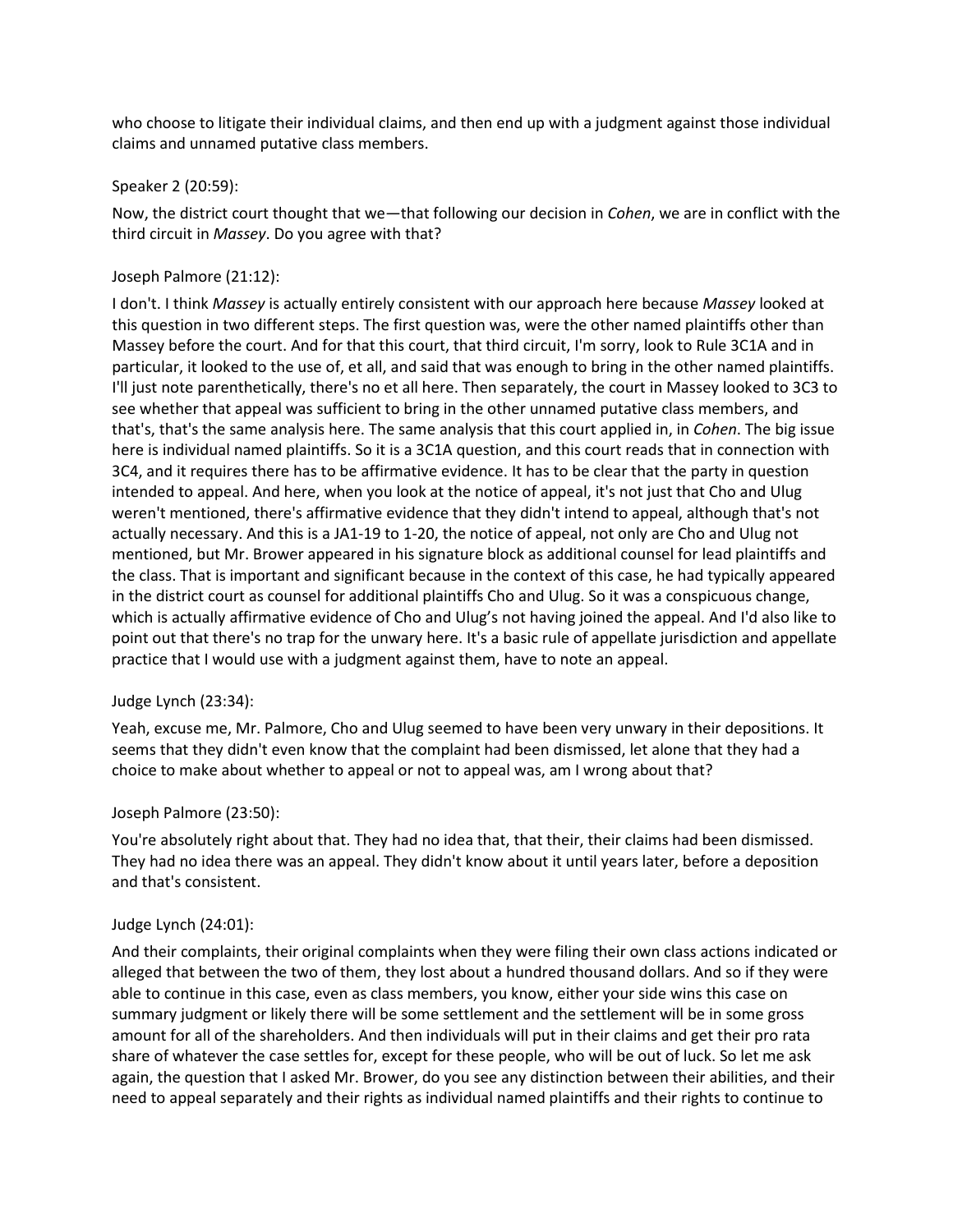participate as class members, in a situation where Rule 3 does seem to say that so long as one person appeals, who has, the right to represent the class or claims typically of the class, that's good for everybody in the class.

## Joseph Palmore (25:20):

Uh I, I actually, I understand Your Honor's question. I don't see a distinction because before certification parties are completely authorized to litigate on their own behalf. They are the master of their own individual claims. They can settle them. They can abandon them. So, you could imagine in this case, if you know, defendants had decided to settle with Cho and Ulug, and Cho and Ulug had signed a release, they would then not be members of a class if one were ever certified, and they wouldn't be entitled to enjoy any class judgment or class settlement.

# Judge Lynch (25:54):

So you're saying we should treat this essentially the same as if for some strange reason, I'm not sure. I've never seen this happen. If Judge McMahon had consolidated all the other class actions into a Cox and Dinzik lead plaintiff complaint and allowed Cho and Ulug to proceed with their own separate complaint. And then they did not appeal a judgment, which applied to both their case and the punitive class case. That would be that that's essentially what happened here, you're saying.

# Joseph Palmore (26:27):

Yes, that is what happened here. Their individual claims were extinguished when judgment was entered against them, and then they failed to appeal and that would bar them from enjoying, enjoying the benefits of a class settlement or judgment down the road. Of course, that, that second issue isn't actually before the court right now, and no class has even been certified here—

## Judge Lynch (26:48):

But we'd have to say one way or the other, right. Whether what it is that they lose or what, what happened to them by not appealing.

## Joseph Palmore (26:57):

Well, and I think what you would say, if you do go there is that their claims were extinguished. In the same way, they would have been extinguished if they had settled, and this court that in *Weight Watchers* and other cases that before certification, individual plaintiffs are welcome and allowed to settle their claims with defendants. They would, then they exited the class by their conduct. And the same situation is here by analogy, which is that they, they abandoned their claims when judgment was entered against them and they didn't appeal. And I would finally just point out as a practical matter. There is no trap for the unwary. As we note in footnote nine of our brief, it's quite common in securities litigation like this, when there are additional named plaintiffs, for them to either file their own notices of appeal or join in by name, the notice of appeal filed by lead plaintiffs. That's a common practice in the plaintiff's security bar. It wasn't done here, and that has jurisdictional significance. And it means that the portion of the judgment dismissing Cho and Ulug's individual claims is now final. And it's has raised res judicata effect, not only with respect to the claims against Blackberry and the original set of defendants, but with respect to Mr. Zipperstein, who was obviously in privity with Blackberry. He was a senior official. He was the chief legal officer and that means that the res judicata effect of the original judgment extends to him. Law of the case gets you to the same place, because there is a now final and unreviewable judgment in the district court. As to Cho and Ulug, that there was, there were no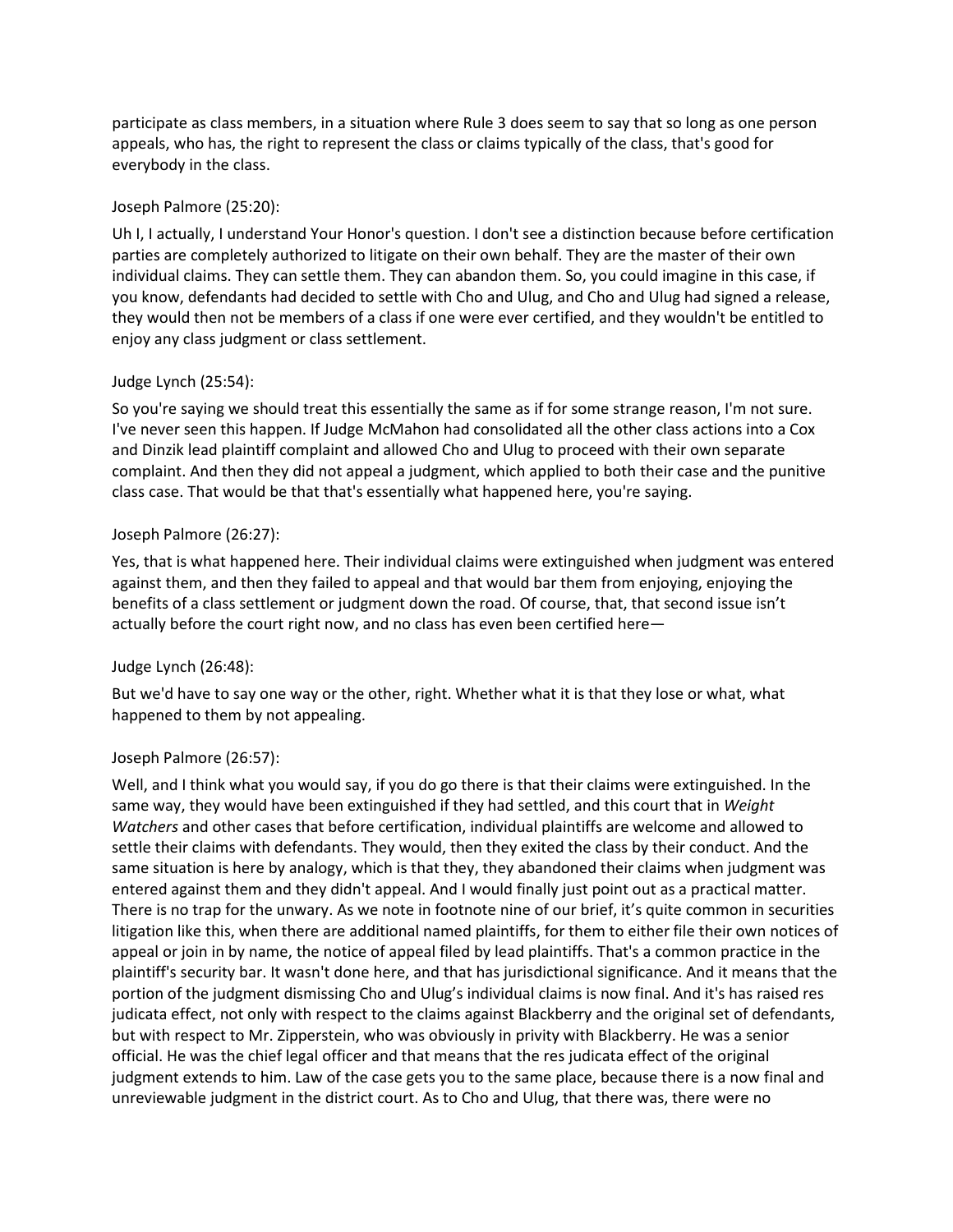adequately alleged false statements by Mr. Zipperstein and that there was no adequate allegation of [**inaudible**], attributed to Mr. Zipperstein. And so law of the case would also bar their attempt to assert new claims on remand against Mr. Zipperstein. So for all these reasons—

#### Speaker 2 (29:02):

Thank you, Mr. Go ahead and finish your, you were closing up. Sorry, I interrupted.

#### Joseph Palmore (29:09):

No, no problem. I was just about to wrap up and, and say that I think basic principles of res judicata law and appellate jurisdiction, this court's decision in Cohen reflecting a plain reading of Rule 3C requires a affirmance in this case. Thank you, Your Honor.

Speaker 2 (29:29): We'll hear rebuttal.

#### David Brower (29:29):

Your Honor. First of all, with respect to Mr. Zipperstein, I'm very confused by counsel's argument. Mr. Zipperstein was named for the first and only time in the second amended complaint after this court remanded the case back to Judge [**inaudible**], finding that new evidence had been uncovered and the court should have considered allowing amendment of the complaint. And that motion was joined in by Mr. Cho and Ulug, there's no dispute. They joined in that motion. That's in the papers. That was a new claim. When they went back, Mr. Zipperstein, who was then named for the first and only time, tried to get it dismissed based on statute of limitations.

## David Brower (30:09):

And the court found under *Reynolds vs. Merck* that the information upon which the fraud was premised, his scienter, in particular, was not, could not have been found within the two years after the initial complaint was filed. So, I don't know what he's talking about. Some judgment as to Mr. Zipperstein. Mr. Zipperstein is not named in his agency capacity, which is what all of the cases that they've cited talk about. Mr. Zipperstein is named as a primary violator of section 10B of the Exchange act. Unlike the other two named defendants who were named under section 20 as control people, Mr. Zipperstein is not, he's named. They could have filed a completely new action against Mr. Zipperstein anywhere in the country after the case was sent back to Judge [**inaudible**], because it was irrelevant, whether or not the initial dismissal was, was reversed or not.

#### David Brower (31:07):

It was reversed. But whether it wasn't, wasn't, it was a new case, a timely case against Mr. Zipperstein who not being named in his agency capacity. So, that claim should be sent back and remanded. My colleague, when he read you the portion in section three of *Cohen*, left a little piece of that out. What the court said was, since Cohen concedes his claim under PAGA are untimely, we need not decide whether the doctrine of California law was consistent with the FAA. Cohen asserts that one of the plaintiffs below, Charles Shoemaker, has timely PAGA claims, but Shoemaker has not joined with this appeal. Accordingly, we lacked jurisdiction to consider any appellate arguments you may have. The issue there is very clear. They split the claims and found he was not a qualified representative of the PAGA claims. And that's the meaning of the footnote. Not that Mr.—